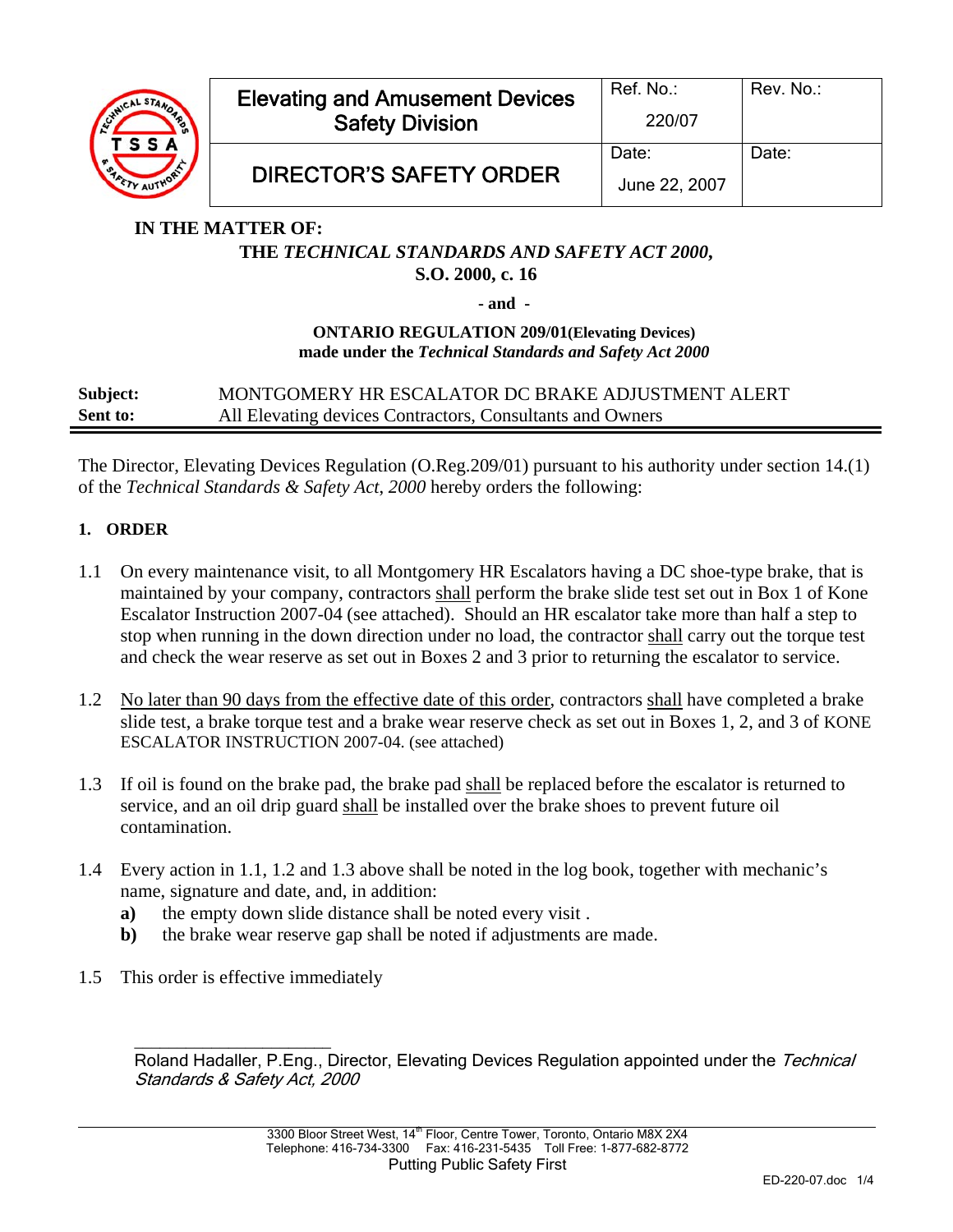- 2. NOTES:
- 2.1 If replacement brake pads or complete shoes are installed, the linings must be burnished to achieve full contact with the pulley. Since burnishing may generate excessive heat, ensure brakes cool to ambient temperature before making adjustments per Boxes 2 and 3 of KONE Escalator Instruction 2007-04.
- 2.2 If adjustments are required to the brake, the brake wear reserve as set by the brass adjusting screw (referred to in box 3) shall be checked. The head of this screw may have to be ground down to get the required clearance (min. 0.060" air gap) when the brake is applied
- 2.3 Check that there is equal clearance between upper and lower brake shoes and the brake drum to ensure the brake is not dragging. This clearance can be adjusted using bolts of Stop A and then Stop B, as shown in the drawing of the Montgomery DC Brake.
- 2.4 If adjustments are required to the brake, the brake lifting micro-switch shall be checked and if necessary properly adjusted. The micro-switch operates just as the upper shoe fully opens, in order to reduce the coil voltage and prevent coil overheating. It also holds in the motor contactors. If the switch operates too soon the voltage will drop before the brake is fully lifted. This may cause the pads to drag and excessively wear. If the switch operates too late (or not at all), the run circuit will not latch causing it not to start or shut down.

## **3. BACKGROUND**

Investigations following a recent accident raised concerns that Montgomery DC shoe type brakes may not be able to stop their rated load if not properly set up and maintained. Accordingly, KONE Inc. has issued enhanced maintenance procedures as Escalator Instruction 2007-04, and TSSA has issued this Director's Safety Order.

This Order has been developed in consultation with the Elevating Devices Advisory Council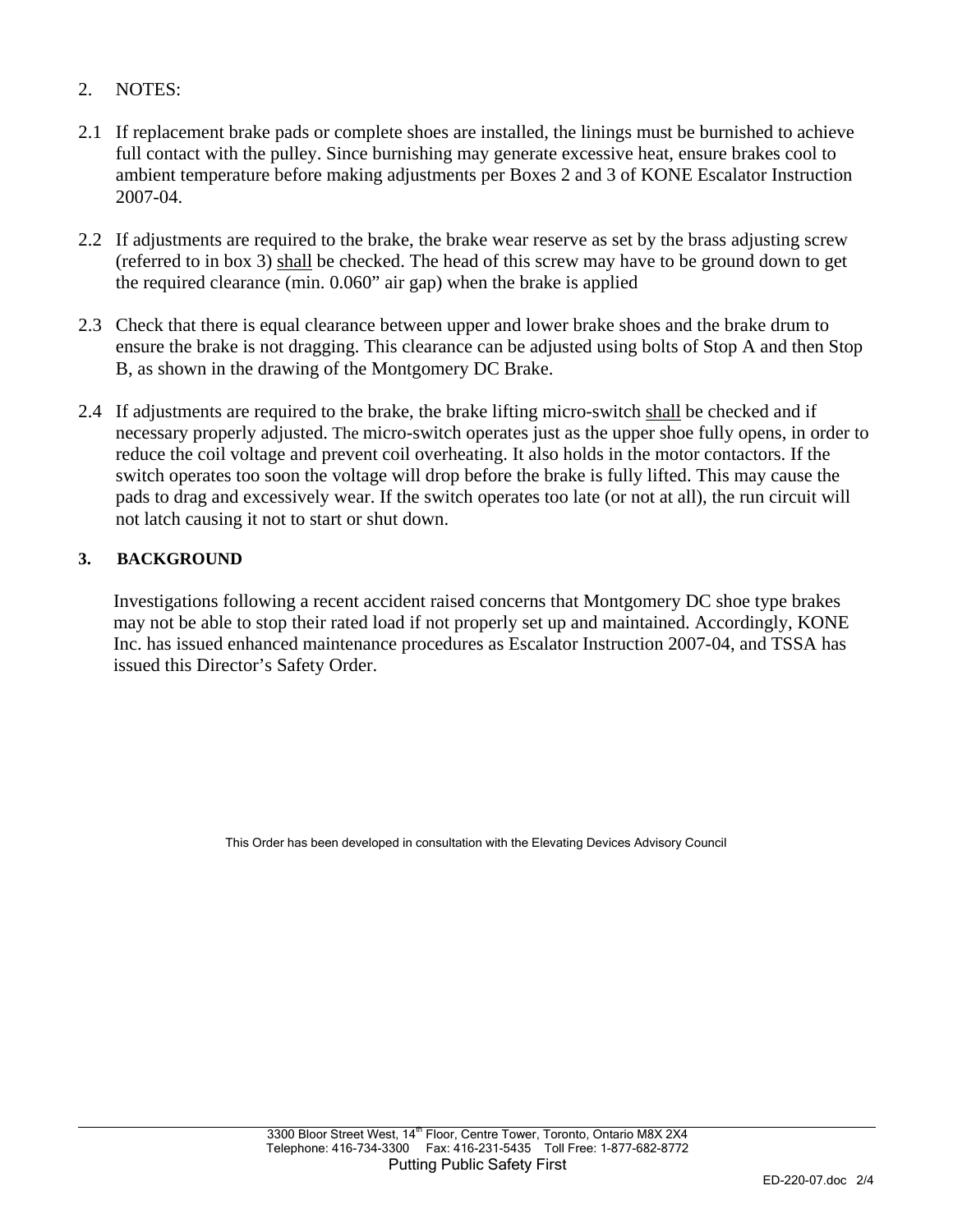**Head Office Engineering** 

April 5, 2007

# **ESCALATOR INSTRUCTION 2007-04**

#### $RE:$ **MONTGOMERY HR ESCALATOR DC SHOE BRAKES INSPECTION AND TEST PROCEDURES**

Investigations following a recent occurrence indicate that it would be useful to issue enhanced brake inspection and test procedures for MONTGOMERY HR ESCALATORS with DC SHOE BRAKES, to ensure stopping ability as the linings wear.



## MONTGOMERY HR ESCALATOR DC SHOE BRAKE CHARACTERISTICS

### **End View of DC Shoe Brake**

The Montgomery HR escalator DC shoe brake has a single push solenoid. Upon energization, its plunger pushes down on Stop B, opening the bottom shoe until it reaches stop A, then continues to open the top shoe. A micro-switch operates just as this upper shoe is fully open, to reduce the coil voltage and prevent coil overheating. It also holds in the motor contactors.

The empty down stopping slide distance always indicates the holding ability of this brake. The rated empty down stopping distance for this brake is 4-6 inches for 20 ft rise at 90 fpm at room temperature. Under no circumstances may this empty down stopping slide exceed half a step or 8 inches.



**KONE Inc.** 80 Horner Avenue. Toronto, ON M8Z 4X8 CANADA Tel 416-252-6151 Fax 416-252-3624 al.brown@kone.com